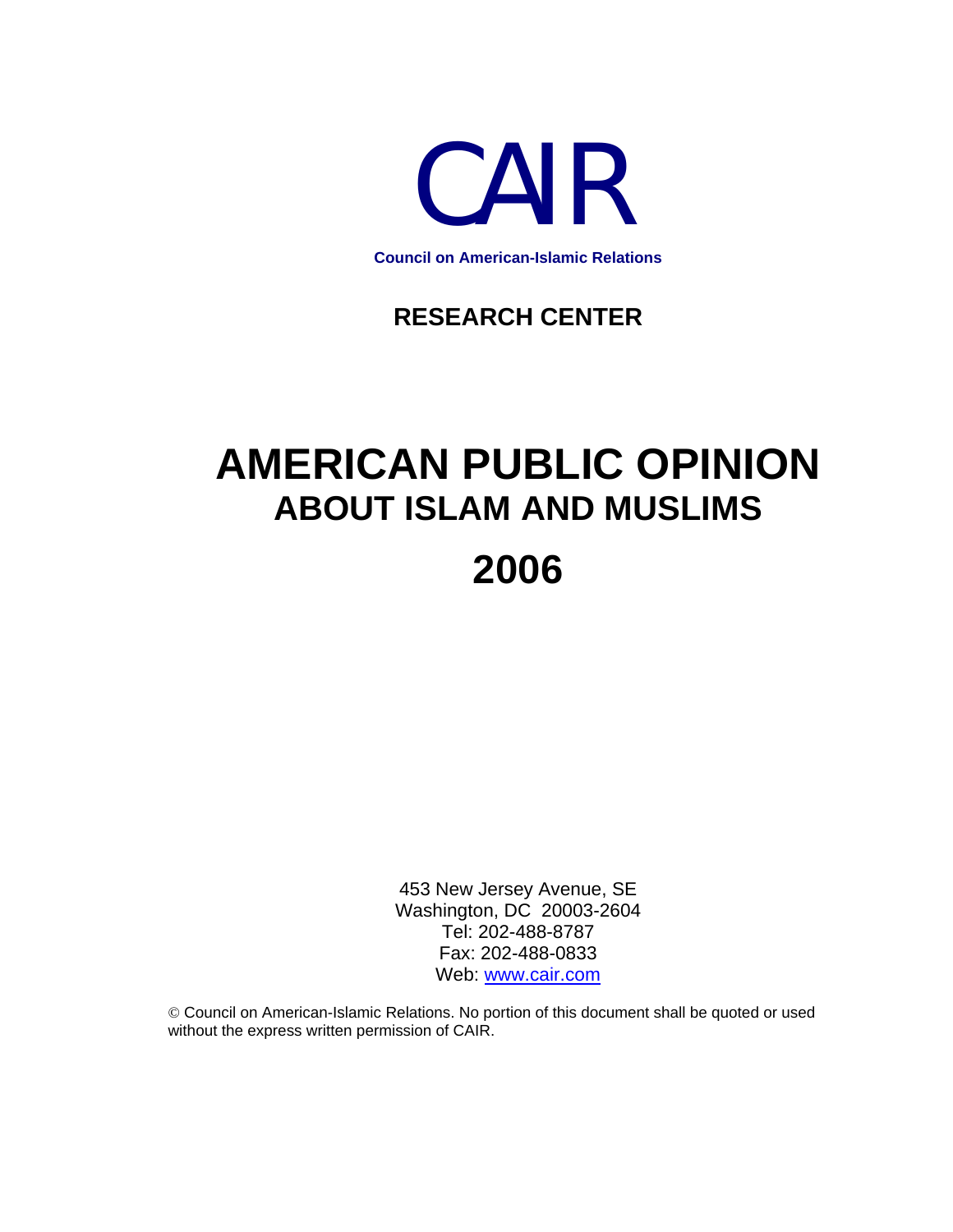#### **Background and Objectives**

In 2004, CAIR commissioned a public opinion survey to gauge anti-Muslim sentiment and found nearly one-fourth of the American public believing anti-Muslim canards and stereotypes.

A replication of the initial 2004 survey was administered in 2005. This report will provide a comparison of both polls in an effort to identify major trends.

This survey project of CAIR Research Center aims to:

- Understand what Americans think about Muslims;
- Identify variables associated with anti-Muslim prejudice; and
- Identify conditions conducive to combating prejudice.

#### **Methodology**

CAIR commissioned Genesis Research Associates, a California-based polling company, to conduct the survey. Samples for the 2004 and 2005 polls are random digit samples of telephone numbers selected from telephone exchanges in the United States. Interviews were conducted by telephone. The recent round of interviewing took place during November 2005 and consisted of a total of 1001 interviews. In the previous the survey, 1000 respondents were interviewed between June 23 and July 2, 2004.

The response rate was 23.2 percent and the cooperation rate 41.5 percent. The margin of error for this survey, with 95 percent confidence, is +/-3.1 percent.

The 2005 poll was designed to replicate the earlier survey. Most of the questions were repeated, with several new ones added in order to allow a more in-depth understanding of public attitudes. Results have been further stratified by several demographic factors.

#### **Summary Findings**

The latest survey of American public opinion about Islam and Muslims tested and confirmed the following findings:

- Approximately one-in-four Americans believes that Islam is a religion of hatred and violence.
	- This proportion is virtually unchanged since 2004.
- As in 2004, those with the most prejudiced attitudes tend to be:
	- Older
	- Less educated
	- Politically conservative
	- Republican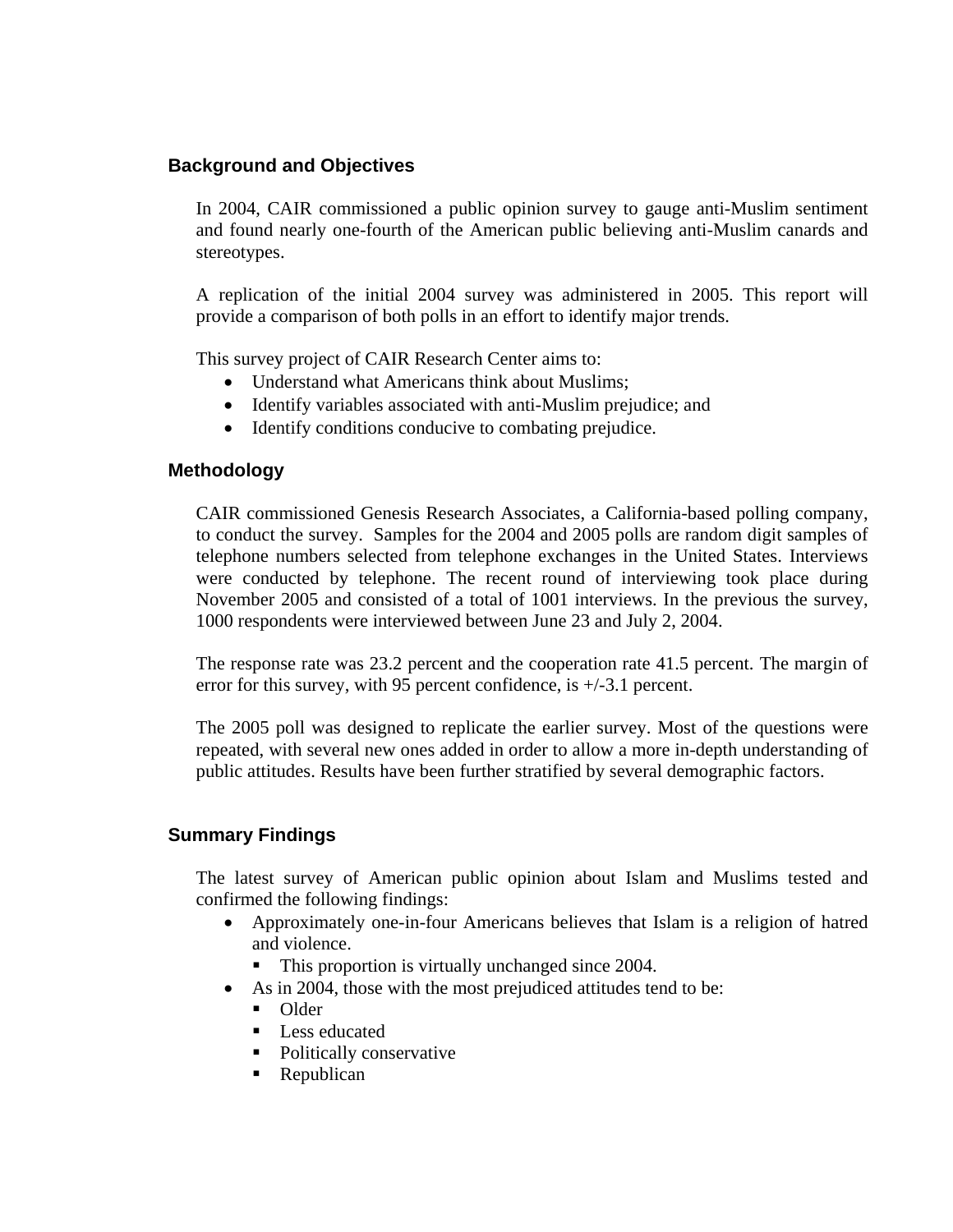- The level of knowledge of Islam is virtually unchanged from 2004. Only two percent of survey respondents indicated that they are "very knowledgeable" about the religion.
	- Almost 60 percent said they "are not very knowledgeable" or "not at all knowledgeable" about Islam.
	- Nearly 10 percent said Muslims believe in a moon god.
	- Just a little over one-third of survey respondents reported awareness of Muslim leaders condemning terrorism.
- A segmentation analysis of the respondents' attitudes identified four main blocs of Americans:
	- A plurality of Americans— a little over a third of the total— are indifferent, confused or simply neutral in their perceptions of Islam and its adherents.
	- More than one-fourth maintains a tolerant view of Islam and Muslims;
	- More than one-fifth is somewhat tolerant:
	- Nearly one-fifth admits to intolerant feelings towards Muslims.
- A vast majority of Americans said they would change their views about Muslims if Muslims condemn terrorism more strongly, show more concern for Americans or work to improve the status of Muslim women or American image in the Muslim world.

#### **Demographic Characteristics**

- The age of the 2004 and 2005 poll respondents averaged 49 and 48, respectively.
- The average income in 2004 and 2005 was \$64,000 and \$58,000, respectively.
- The 2005 sample consisted of 53 percent females and 47 percent males. The gender split in the previous year was even.
- Most, or 61 percent in the 2004 sample and 68 percent in the 2005 sample, were employed; the rest were either retired, homemakers or in school.
- In both samples, white Christians represented more than 80 percent of the respondents.
- A plurality of the respondents (38 percent in 2004 and 48 percent in 2005) said they attend a place of worship at least once a week. Less than 30 percent in both years said they rarely or never go to worship places.

#### **The Reality of Islamophobia**

#### **First impression**

Responding to the open-ended question "When you hear the word 'Muslim,' what is the first thought that comes to your mind?" 6 percent had positive comments like, "good religion," "good people," "faithful," "devout," "misunderstood." In contrast, 68 percent had neutral comments like, "mosque," "religion," and "desert." Twenty-six percent had negative comments like, "violence," "hatred," "terrorists," "war," "guns," "towel-heads",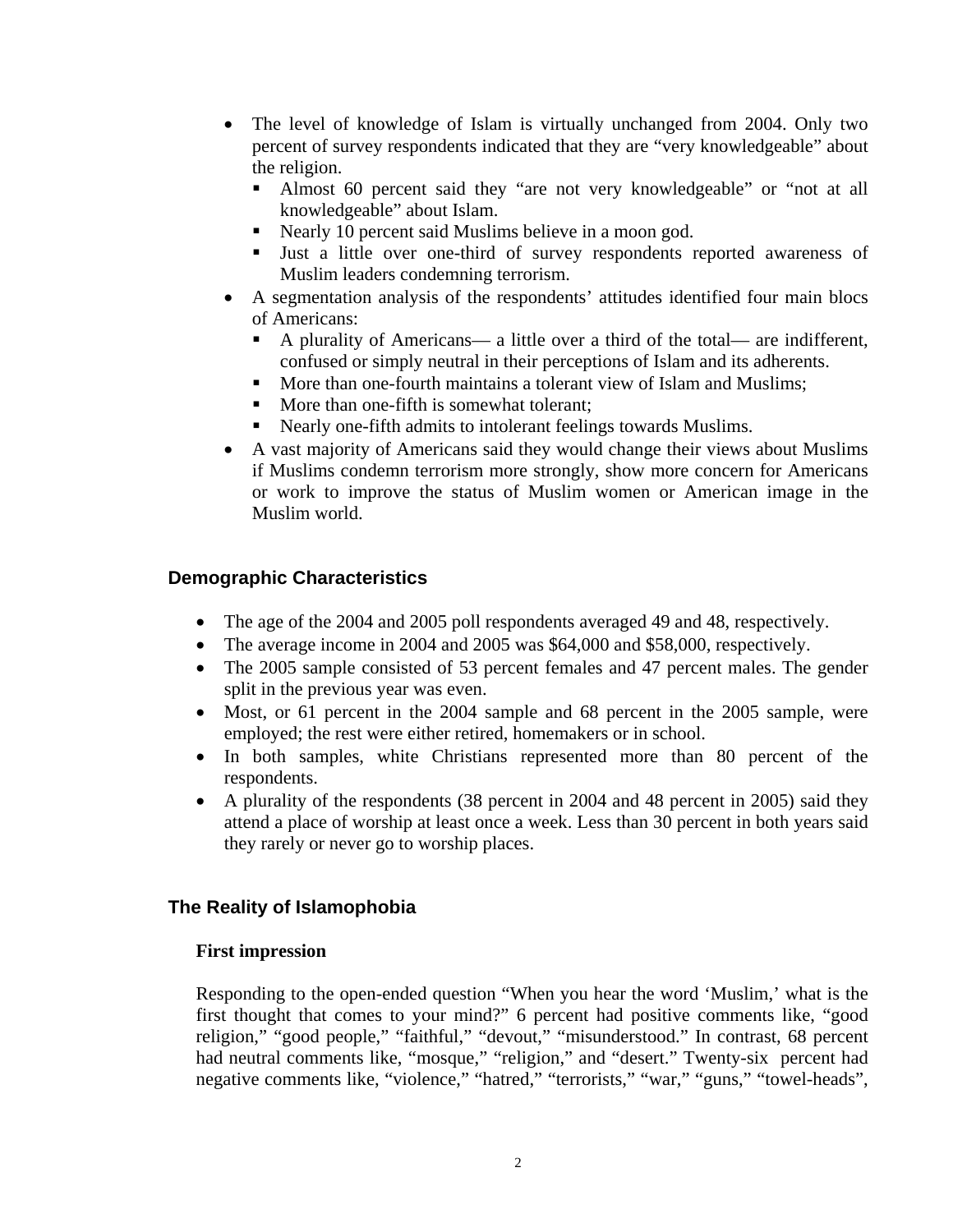and "rag-heads." Although still low, the number of positive comments has grown since 2004, and the number of negative comments has declined.



#### **First Thoughts About Muslims**

#### **Negative and Positive Statement Tests**

CAIR

Respondents were asked to state their agreement or disagreement with twenty statements reflecting favorable and unfavorable perceptions of Islam and Muslims. The 2005 survey affirmed last year's finding that one-fourth of Americans agree with one or more of the following extremely negative statements:

- "Muslims teach their children to hate unbelievers."
- "Muslims value life less than other people."
- "The Muslim religion teaches violence and hatred."

This percentage has not changed since 2004.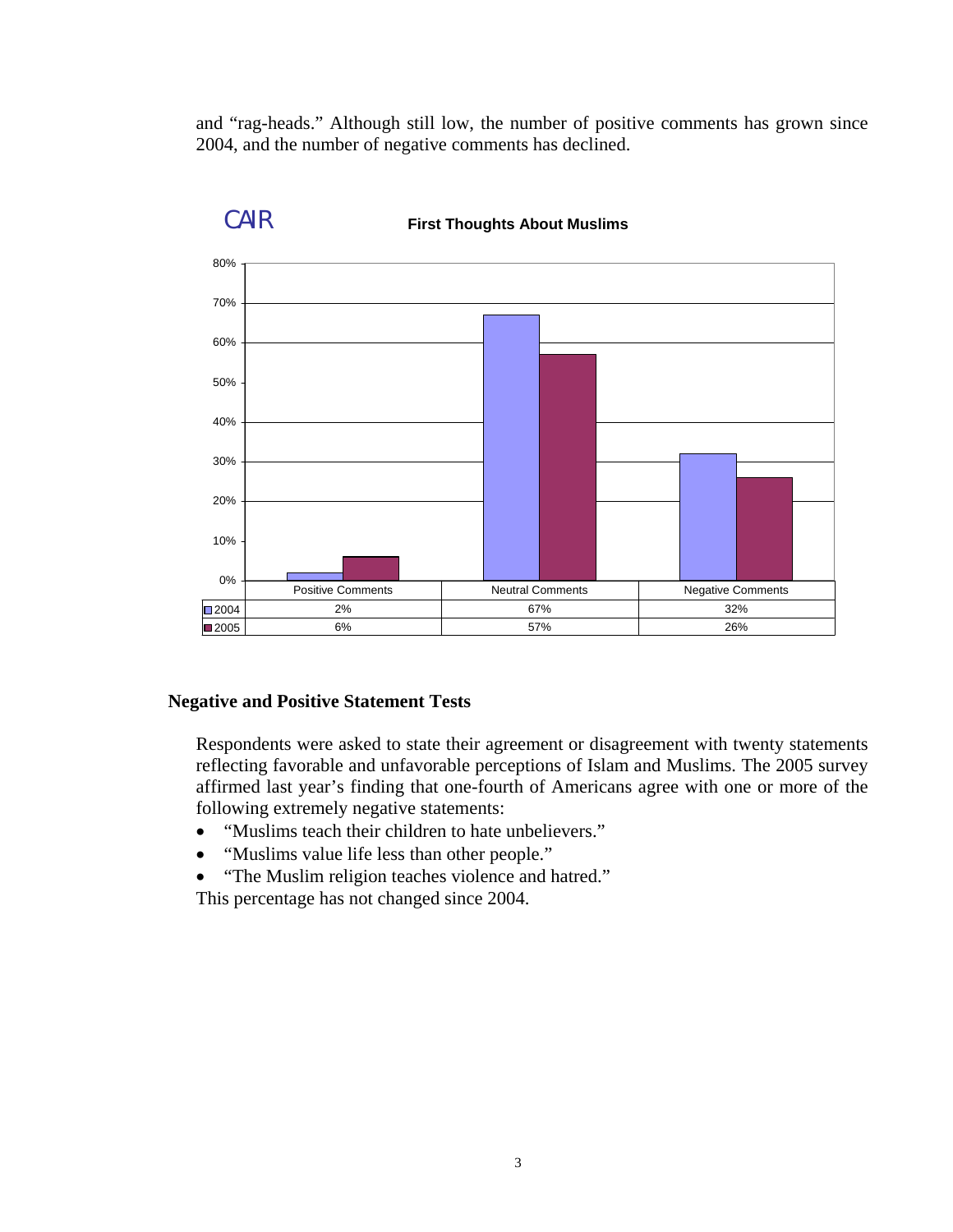

The same level of prejudice is also evident in responses to positive statements, worded to reflect a favorable views of Muslims. When asked to respond to the statement "Muslims made significant contributions to civilization," a significant portion of 43 percent agreed in 2005—down from 47 percent in 2004. More than a third reported no opinion and a significantly growing segment, or 23 percent—up from 17 percent in the previous year disagreed. Nearly the same attitudinal pattern, with 41 percent agreeing, 23 percent disagreeing and 34 percent having no opinion, is reflected in the responses to the statement: "The American-Muslims community is cooperating in the fight against terrorism." Even a statement that is worded to be passively positive, i.e., suggesting that "Muslims are just like everyone else," one-fourth disagreed—although more than 50 percent agreed.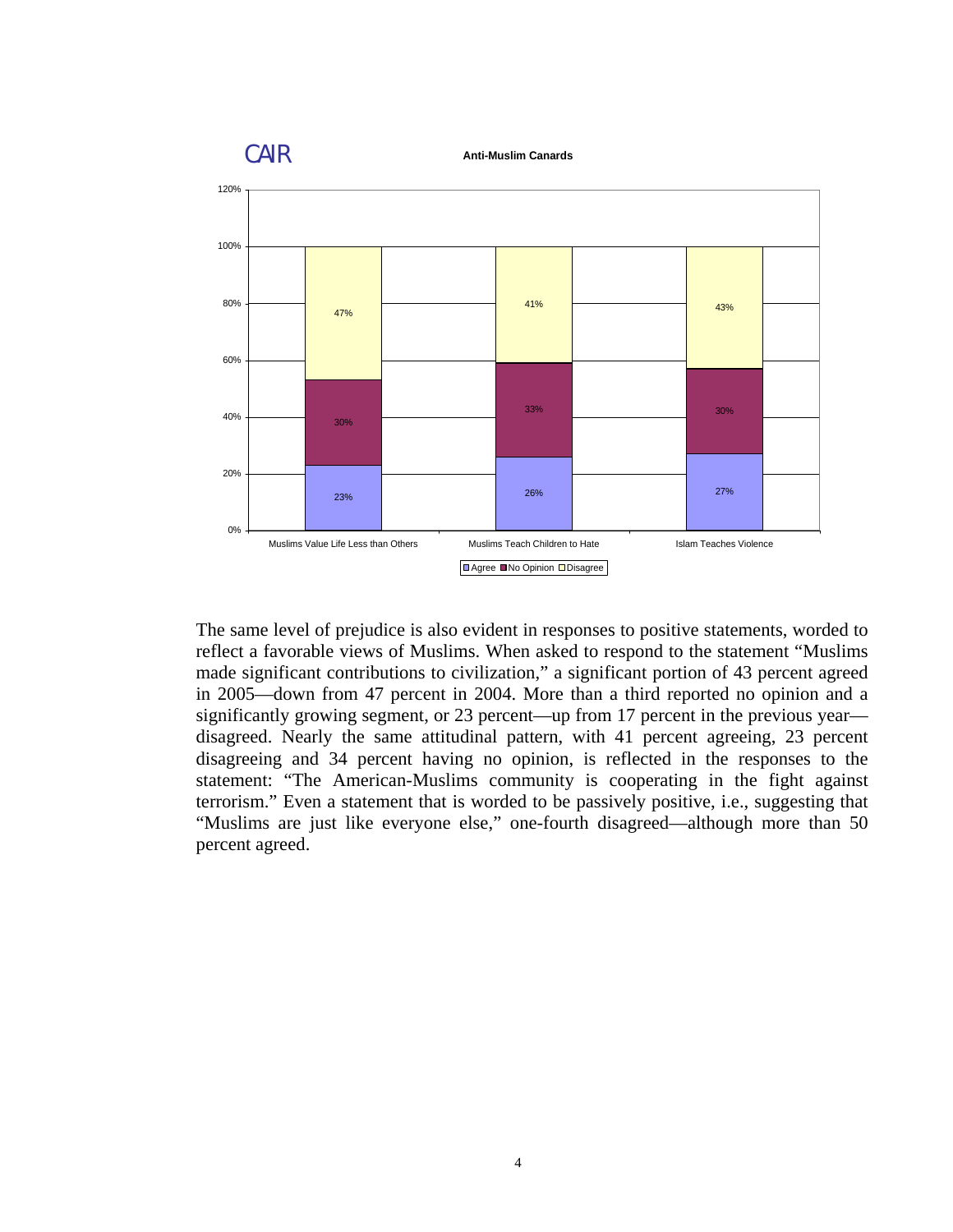

#### **Restricting Muslims**

About one-fifth of the respondents agreed that the civil liberties of Muslims should be restricted because of security reasons. Indeed, 19 percent agreed that, "Because of security needs, the civil liberties of American Muslims should be restricted." However, 51 percent disagreed (strongly or somewhat) with this proposition. Also, 17 percent agreed that "It's okay to lock up Muslims, just in case they are planning terrorist acts." Compared to 2004, this figure declined by 4 percent, a meager change of 1 percent above the margin of error.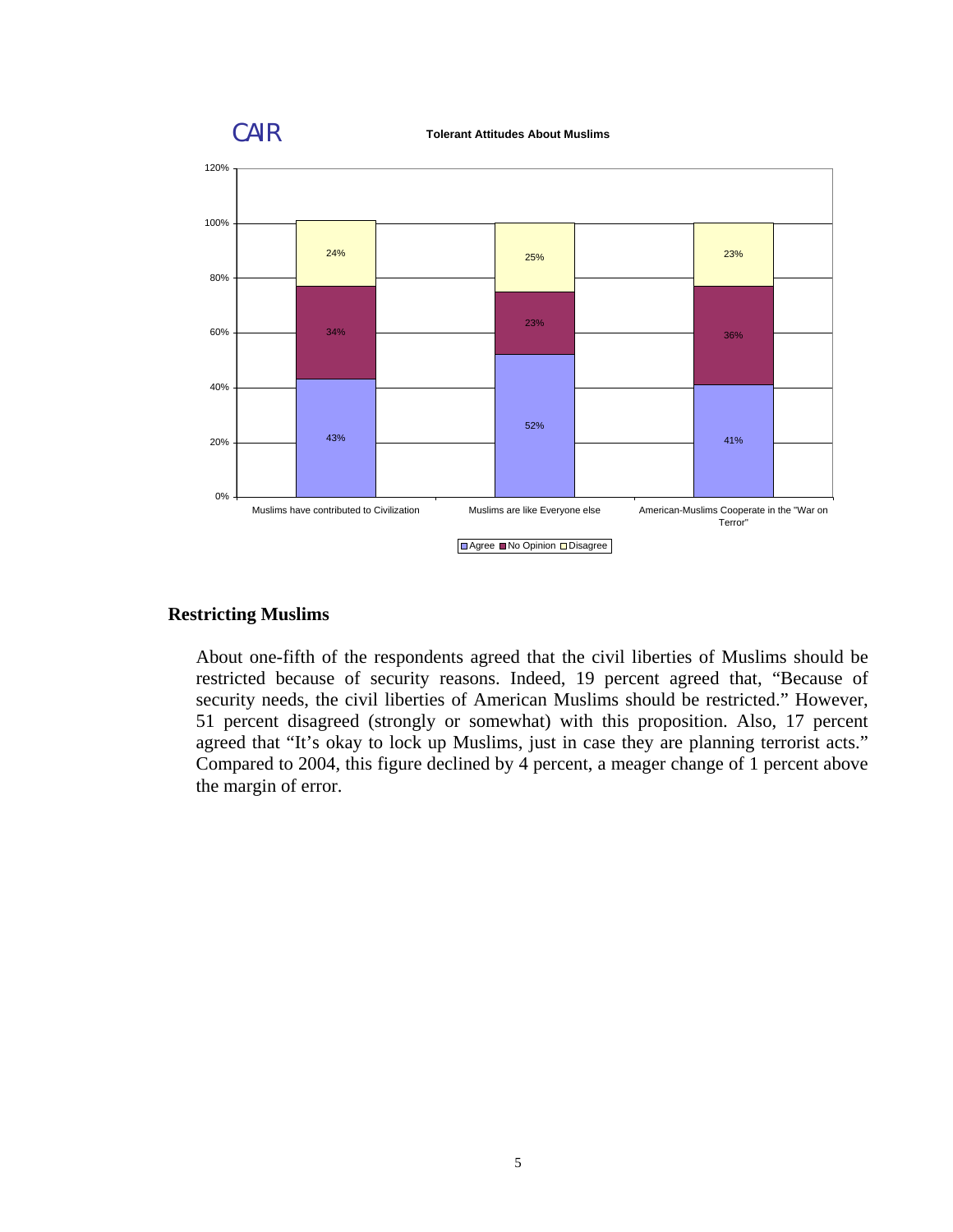#### **The Knowledge Gap**



**Self Reported Knowledge of Islam**

In 2005, only two percent of respondents said they are "very knowledgeable" about Islam; 39 percent felt they were "somewhat knowledgeable." Nearly 60 percent said they were "not very knowledgeable" or "not at all knowledgeable" about the faith.

A more telling factor is the low number of Americans who reported having Muslim friends. On average, only one-fifth of respondents in 2004 and 2005 reported having



#### **Personal Contacts with Muslims**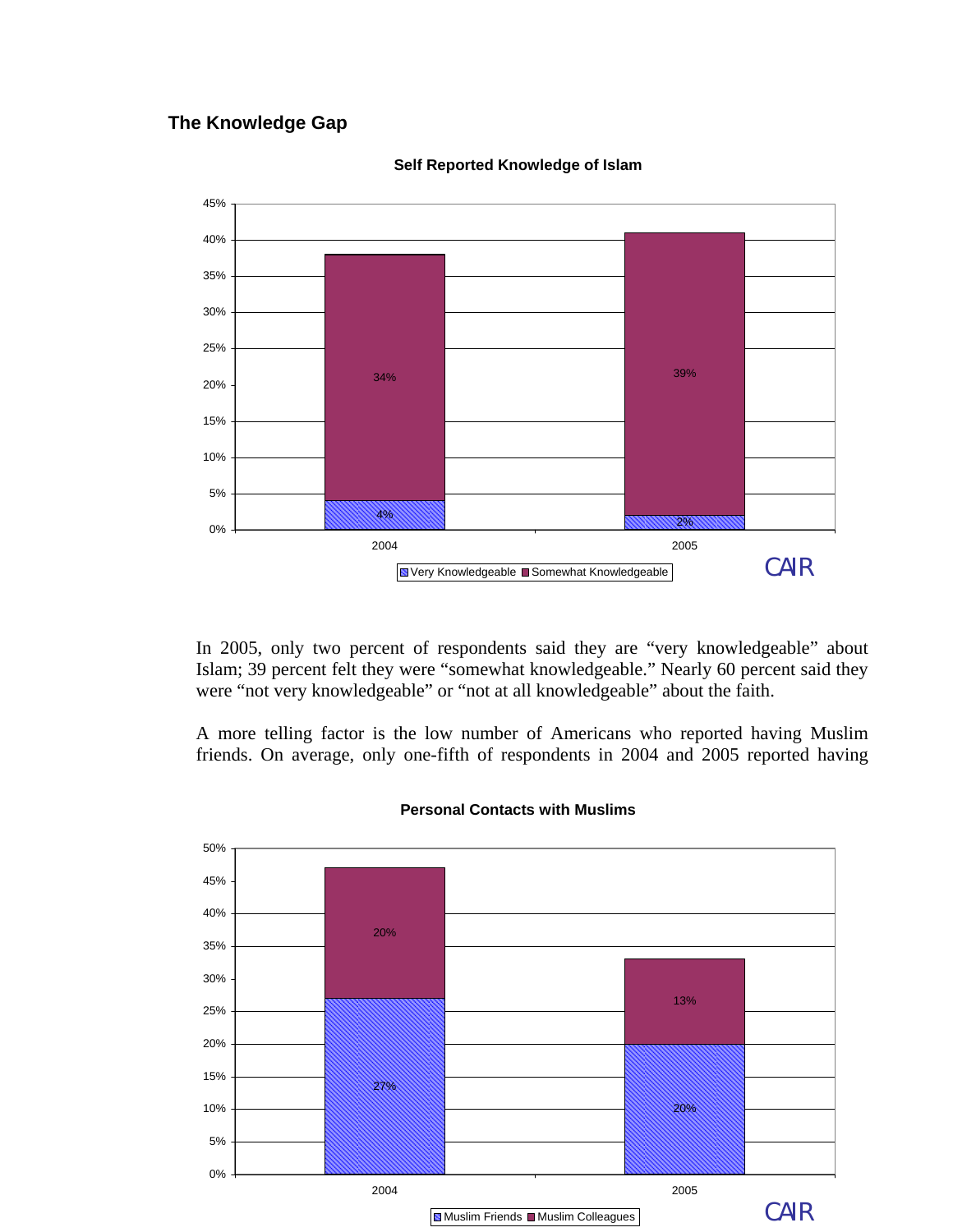Muslim colleagues or friends. In other words, most Americans lack personal experience with Muslims.

Americans tend to have only scanty knowledge of specific Islamic topics. Although nearly 60 percent said they know the name of the Muslim holy book, only one-third of respondents are aware that Muslims worship the same God as Christians and Jews do. Nearly 10 percent said Muslims worship a "moon god," a notion that most Muslims would find not only false but also offensive.

Did you hear Muslims Leaders condemn Terrorism?



Most Americans are poorly informed about their Muslim neighbors and their role in society. Nearly two-thirds said they did not hear, see or read about "any Muslim leaders who have condemned terrorism." And among those who answered affirmatively, the overwhelming majority learned about such Muslim positions only casually. Nearly 80 percent said the source of this knowledge was television.

These findings point to a vast difference in perception between American Muslims and their neighbors. Most American Muslims will point to the numerous condemnations of terrorism that their representative organizations have issued. However, it is clear that such condemnations are not being heard by other citizens. This may be the result of decisions by media outlets that acts of terror are more newsworthy than statements condemning senseless violence.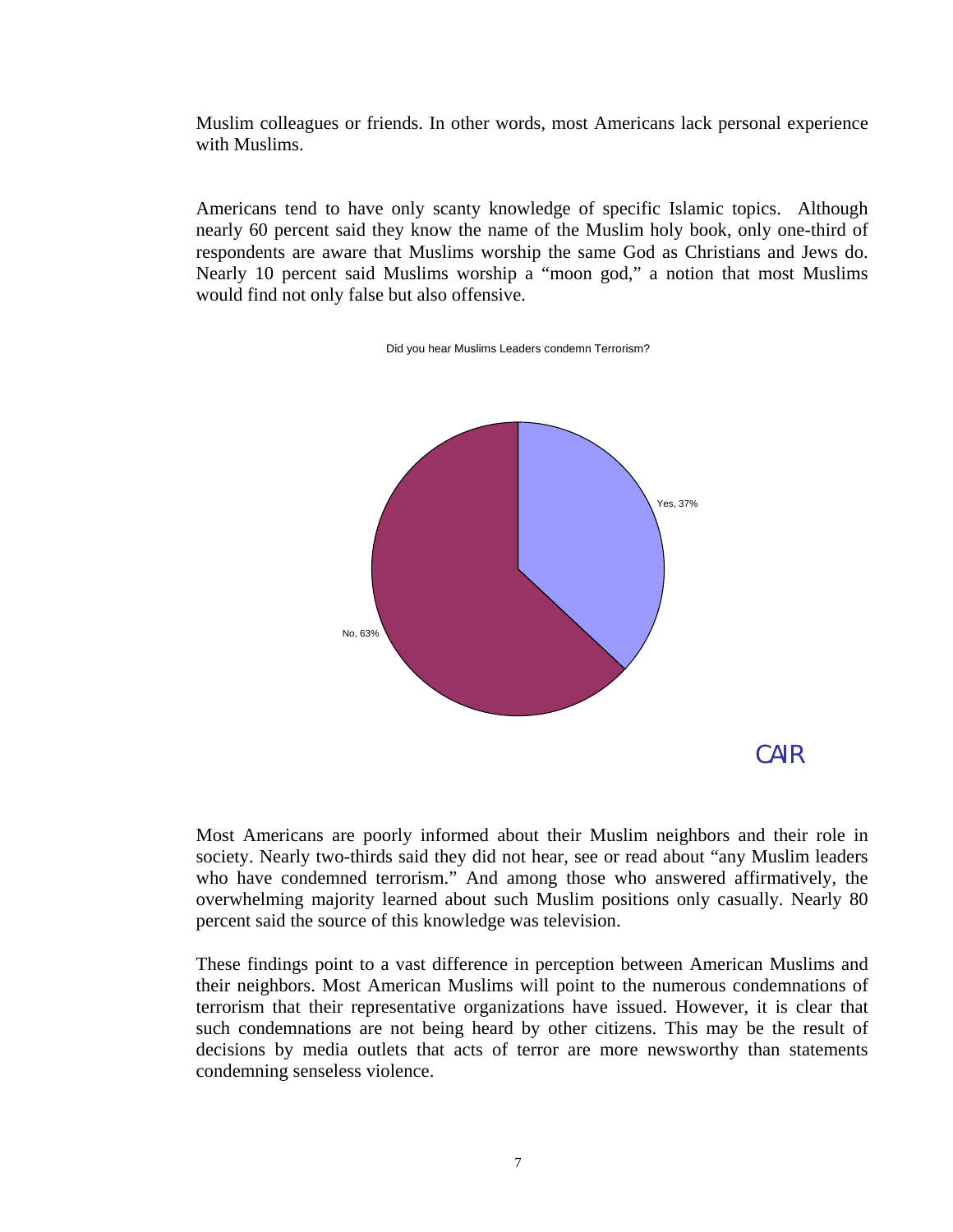Only one-third of the 2005 sample claimed awareness of the fact that Muslims participated in relief efforts aiding victims of Hurricane Katrina. One-fifth disagreed with the statement that Muslims played part in the relief effort, while 46 percent had no opinion.

#### **Segmentation Analysis**

So far, we have established the fact that anti-Muslim prejudice molds the views of many Americans. This finding has been confirmed over two rounds of polling. To position the prejudiced segment in the broader American public opinion, a segmentation analysis was administered. This is a statistical procedure that looked at responses to all twenty negative and positive statements as scattered plot data. Responses to similar questions have been clustered, revealing the following four major blocs of American public attitudes about Islam and Muslims:

- **Ambivalent**. Over one-third (34 percent) either express "no opinion" on the attitude questions have mixed opinions—not leaning toward the accepting or the rejecting side—or simply state that they "do not know."
- **Tolerant**. About one-fourth (27 percent) of the population rates themselves as accepting of Muslims. This segment of the population consistently rejects anti-Muslim stereotypes and strongly agrees that Muslims are just like everyone else and that their civil rights have been violated after 9/11. They strongly disagree that it is okay to lock up Muslims just in case; that Muslims value life less than others; that Muslims teach children to hate that Islam teach violence and hatred; that the war on terror is a war against Islam, that Muslims worship a moon god or want impose their faith on others. However, members of this segment are not pro-Muslim. In fact many moderately agree that Islam encourages the oppression of women.
- **Somewhat intolerant**. A smaller portion (22 percent) is somewhat intolerant. Members of this segment may passively accept Muslims but they also believe in long-held stereotypes. For example, members of this segment strongly agree that Islam oppresses women. Also, they only moderately disagree that it is acceptable to lock up Muslims just in case they are planning terrorist attacks*.* They do not know if Muslim American civil rights have been limited since 9/11, and they do not know if Muslims worship the same god as Christians and Jews do. And they only moderately agree that Muslims are just like everyone else.
- **Intolerant**. A little less than one-fifth (17 percent) admits to intolerant feelings toward Muslims. (Although one-fourth agreed with three major anti-Muslim statements, a significantly less percentage remained negative about the remaining attitude statements). That is more than one out of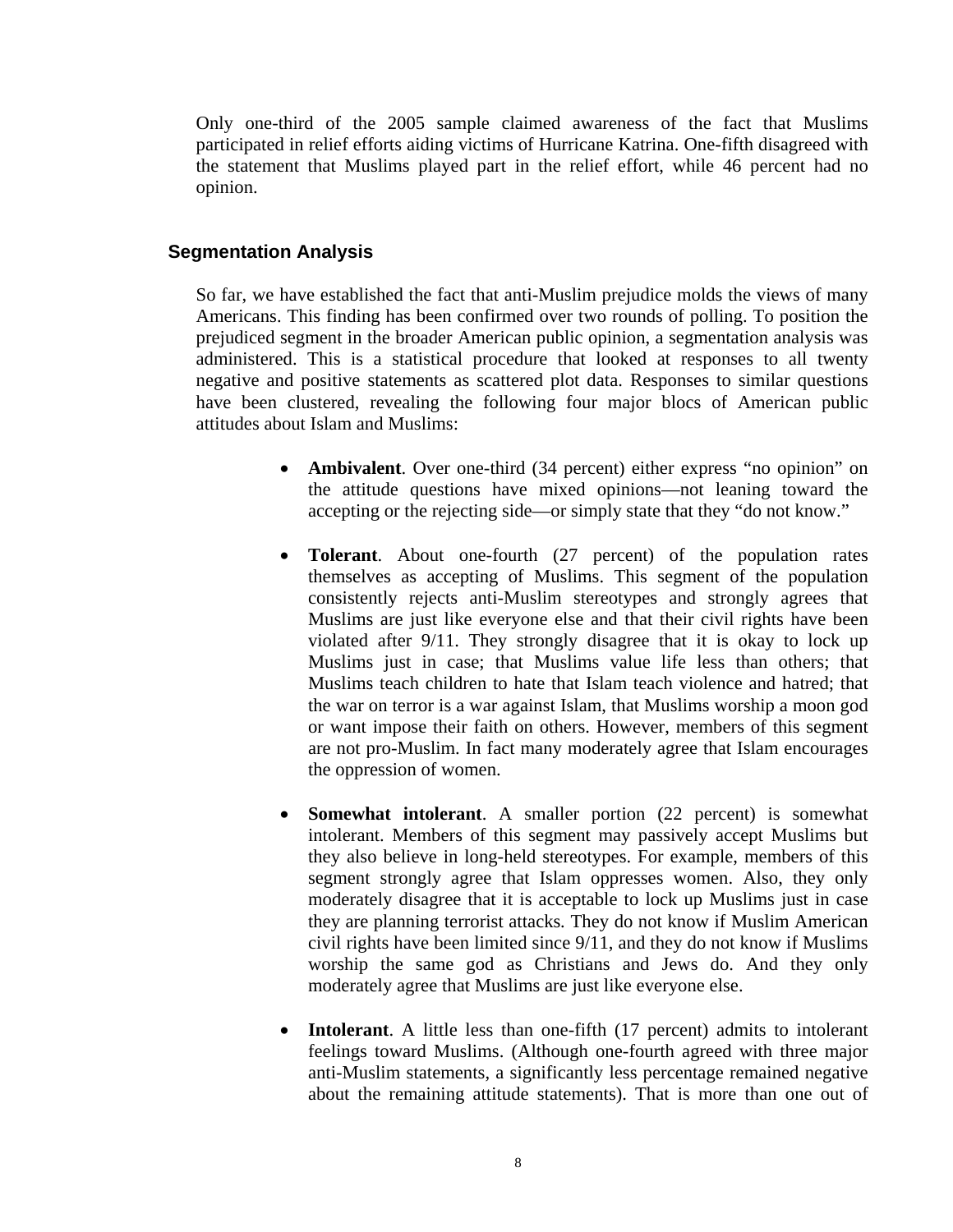every six people who would strongly agree with the statement that Muslims value life less than other people do; that they worship a moon god; that Islam oppresses women; that it is acceptable to lock up Muslims; that they teach children to hate; that their faith teaches violence and hatred; that the war on terror is war on Islam; and that Muslims seek to impose their faith on others.

#### **Conditions that May Change Attitudes**



#### **Impact of Alternative Approaches**

Despite negativity and indifference, most respondents said they would change their view if American Muslims took measures to condemn terrorism more strongly (69 percent), to improve the status of Muslim women (68 percent), to work harder for improving America's image in the Middle East (63 percent), to demonstrate concern for other Americans (60 percent) and to emphasize shared values with Christians and Jews (59 percent).

#### **Conclusion**

This survey provides us with replicated statistical evidence suggesting that nearly one-infive Americans maintain a strong anti-Muslim attitude. Although 27 percent are tolerant towards Muslims, only six percent have a positive first impression of Muslims.